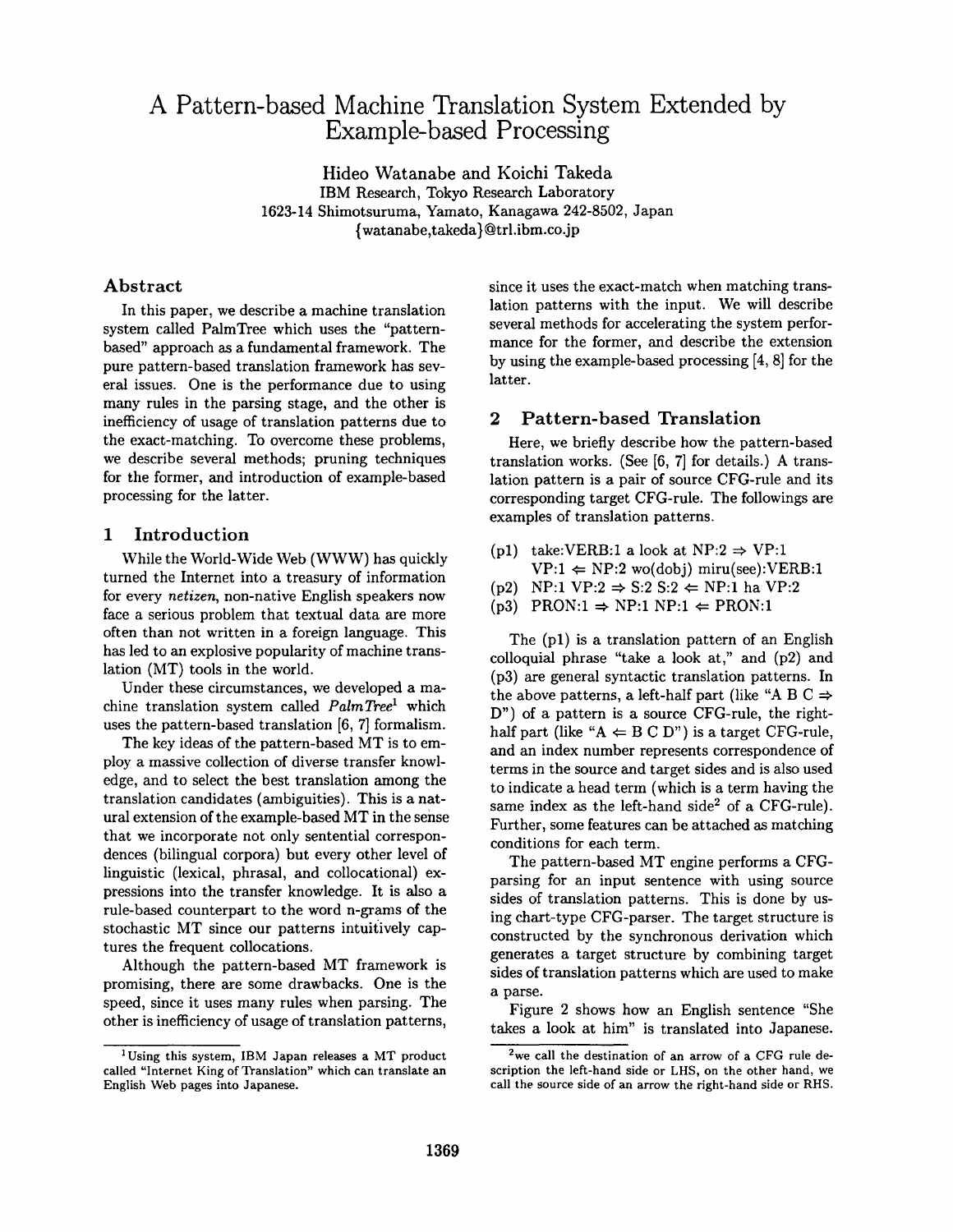

Figure 1: Translation Example by Pattern-based MT

In this figure, a dotted line represents the correspondence of terms in the source side and the target side. The source part of (p3) matches "She" and "him," the source part of (p1) matches a segment consisting "take a look at" and a NP("him") made from  $(p3)$ , and finally the source part of  $(p2)$ matches a whole sentence. A target structure is constructed by combining target sides of  $(p1)$ ,  $(p2)$ , and (p3). Several terms without lexical forms are instantiated with translation words, and finally a translated Japanese sentence "kanojo(she) ha(subj)  $kare(he)$  wo $(dobj)$  miru(see)" will be generated.

#### **Pruning Techniques**  $\bf{3}$

As mentioned earlier, our basic principle is to use many lexical translation patterns for producing natural translation. Therefore, we use more CFG rules than usual systems. This causes the slow-down of the parsing process. We introduced the following pruning techniques for improving the performance.

### 3.1 Lexical Rule Preference Principle

We call a CFG rule which has lexical terms in the right-hand side (RHS) a lexical rule, otherwise a normal rule. The lexical rule preference principle (or LRPP) invalidates arcs made from normal rules in a span in which there are arcs made from both normal rules and lexical rules.

Further, lexical rules are assigned cost so that

lexical rules which has more lexical terms are preferred.

For instance, for the span [take, map] of the following input sentence,

He takes a look at a map.

if the following rules are matched,

- (r1) take:verb a look at NP
- (r2) take:verb a NP at NP
- (r3) take:verb NP at NP
- (r4) VERB NP PREP NP

then,  $(r4)$  is invalidated, and  $(r1)$ ,  $(r2)$ , and  $(r3)$  are preferred in this order.

#### Left-Bound Fixed Exclusive Rule  $3.2$

We generally use an exclusive rule which invalidates competitive arcs made from general rules for a very special expression. This is, however, limited in terms of the matching ability since it is usually implemented as both ends of rules are lexical items. There are many expression such that left-end part is fixed but right-end is open, but these expressions cannot be expressed as exclusive rules. Therefore, we introduce here a left-bound fixed exclusive (or LBFE) rule which can deal with right-end open expressions.

Given a span  $[x, y]$  for which an LBFE rule matched, in a span [i j] such that  $i < x$  and  $x < j < y$ , and in all sub-spans inside  $[x, y]$ ,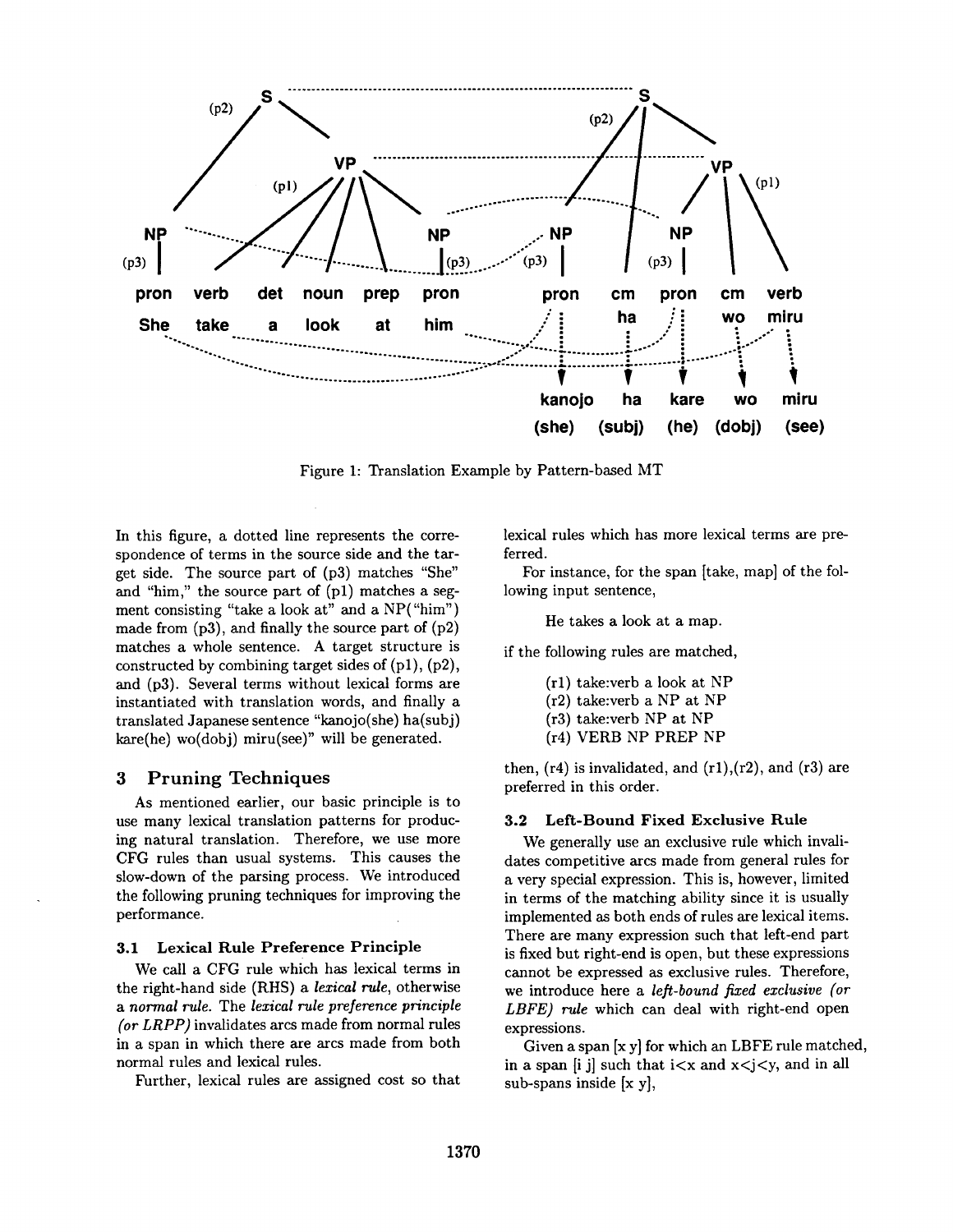

Figure 2: The Effect of an LBFE Rule

- \* Rules other than exclusive rules are not applied, and
- Arcs made from non-exclusive rules are invalidated.

Fig.2 shows that an LBFE rule "VP  $\Leftarrow$  VERB  $NP''<sup>3</sup>$  matches an input. In spans of (a),(b), and (c), arcs made from non-exclusive rules are invalidated, and the application of non-exclusive rules are inhibited.

Examples of LBFE rules are as follows:

 $NP \leftarrow DET$  own  $NP$  $NOUN \leftarrow$  as many as NP  $NP \leftarrow most of NP$ 

#### **3.3 Preproeessing**

Preprocessing includes local bracketing of proper nouns, monetary expressions, quoted expressions, Internet addresses, and so on. Conversion of numeric expressions and units, and decomposition of unknown hyphenated words are also included in the preprocessing. A bracketed span works like an exclusive rule, that is, we can ignore arcs crossing a bracketed span. Thus, accurate preprocessing not only improved the translation accuracy, but it visibly improved the translation speed for longer sentences.

### **3.4 Experiments**

To evaluate the above pruning techniques, we have tested the speed and the translation quality for three documents. Table 1 shows the speed to translate documents with and without the above pruning techniques. 4 The fourth row shows the number of sentences tested with pruning which become worse than sentences without pruning and sentences with pruning which become better than without pruning.

This shows the speed with pruning is about 2 times faster than one without pruning at the same time the translation quality with pruning is kept in the almost same level as one without pruning..

## 4 Extension by Example-based Processing

One drawback of our pattern-based formalism is to have to use many rules in the parsing process. One of reasons to use such many rules is that the matching of rules and the input is performed by the exact-matching. It is a straightforward idea to extend this exact-matching to fuzzy-matching so that we can reduce the number of translation patterns by merging some patterns identical in terms of the fuzzy-matching. We made the following extensions to the pattern-based MT to achieve this examplebased processing.

#### **4.1 Example-based Parsing**

If a term in a RHS of source part of a pattern has a lexical-form and a corresponding term in the target part, then it is called a *fuzzy-match term*, otherwise an *exact-match term.* A pattern writer can intentionally designate if a term is a fuzzy-match term or an exact-match term by using a doublequoted string (for fuzzy-match) or a single-quoted string (for exact-match).

For instance, in the following example, a word *make* is usually a fuzzy-match term since it has a corresponding term in the target side *(ketsudansuru),* but it is a single-quoted string, so it is an exact-match term. Words a and *decision* are exactmatch terms since they has no corresponding terms in the target side.

> 'make':VERB:1 a decision  $\Rightarrow$  VP:1  $VP:1 \leftarrow$  ketsudan-suru:1

Thus, the example-based parsing extends the term matching mechanism of a normal parsing as follows: A term  $T_B$  matches another matched-term  $T_A (Lex_A, Pos_B)^5$  if one of the following conditions holds.

- (1) When a term  $T_B$  has both  $Lex_B$  and  $Pos_B$ ,
	- (1-1)  $Lex_{B}$  is the same as  $Lex_{A}$ , and  $Pos_{B}$  is the same as  $Pos_A$ .

<sup>&</sup>lt;sup>3</sup>This is not an LBFE rule in practice.

<sup>4</sup>please note that the time shown in this table was recorded about two years ago and the latest version is much faster.

<sup>5</sup>A matched-term inherits a lexical-form of a term **it**  matches.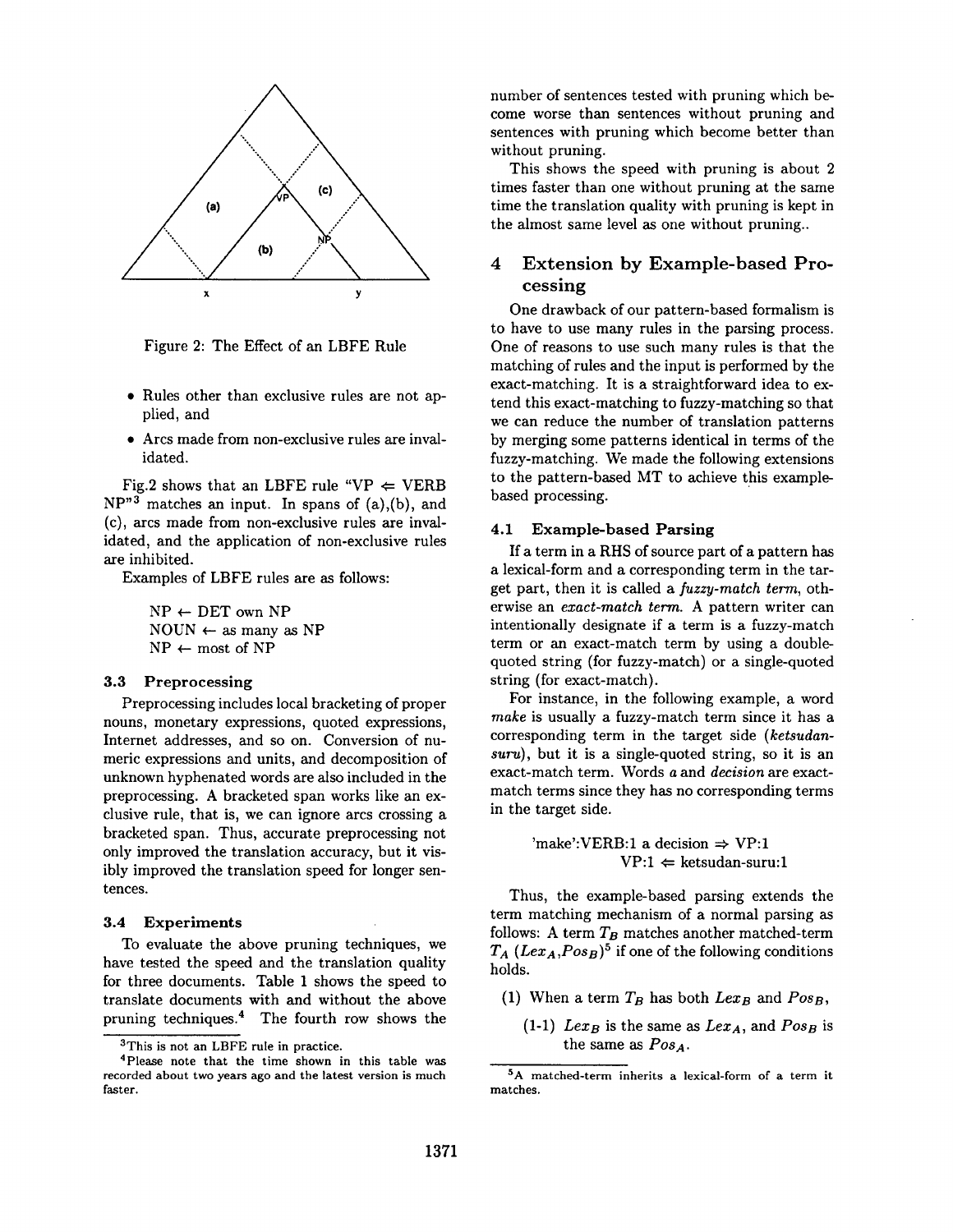|                                         | Sample 1 | Sample 2 | Sample 3 |
|-----------------------------------------|----------|----------|----------|
| Num of Sentences                        |          |          |          |
| Time with Pruning (sec.)                |          | 23       |          |
| Time without Pruning (sec.)             |          | 48       |          |
| Num of Changed Sentences (Worse/Better) | 72       |          |          |

Table 1: Result of peformance experiment of pruning techniques

- (1-2)  $T_B$  is a fuzzy-match term, the semantic distance of  $Lex_{B}$  and  $Lex_{A}$  is smaller than a criterion, and  $Pos_B$  is the same *as ROSA.*
- (2) When a term  $T_B$  has only  $Lex_B$ ,
	- $(2-1)$  *Lex<sub>B</sub>* is the same as *Lex<sub>A</sub>*.
	- $(2-2)$  *Lex<sub>B</sub>* is a fuzzy-match term, the semantic distance of  $Lex_B$  and  $Lex_A$  is smaller than a criterion.
- (3) When  $T_B$  has only  $Pos_B$ , then  $Pos_B$  is the same as  $Pos_A$ .

## **4.2 Prioritization of Rules**

Many ambiguous results are given in the parsing, and the preference of these results are usually determined by the cost value calculated as the sum of costs of used rules. This example-based processing adds fuzzy-matching cost to this base cost. The fuzzy-matching cost is determined to keep the following order.

 $(1-1) < (1-2)$ ,  $(2-1) < (2-2) < (3)$ 

The costs of  $(1-2)$  and  $(2-1)$  are determined by the fuzzy-match criterion value, since we cannot determine which one of (1-2) and (2-1) is preferable in general.

### 4.3 Modification of Target Side of Rules

Lexical-forms written in the target side may be different from translation words of matched input word, since the fuzzy-matching is used. Therefore, we must modify the target side before constructing a target structure.

Suppose that a RHS term  $t_t$  in the target side of a pattern has a lexical-form  $w_t$ ,  $t_t$  has a corresponding term  $t_s$  in the source side, and  $t_s$  matches an input word  $w_i$ . If  $w_t$  is not a translation word of *wi,* then *wt* is replaced with translation words of *wi.* 

## 4.4 Translation Example

Figure 3 shows a translation example by using example-based processing described above.

In this example, the following translation patterns are used.

- (p2) NP:1 VP:2  $\Rightarrow$  S:2 S:2  $\Leftarrow$  NP:1 ha VP:2
- $(p3)$  PRON:1  $\Rightarrow$  NP:1 NP:1  $\Leftarrow$  PRON:1
- (p4) take:VERB:1 a bus:2  $\Rightarrow$  VP:1
	- $VP:1 \leftarrow$  basu:2 ni noru:VERB:1

The pattern (p4) matches a phrase "take a taxi," since "taxi" and "bus" are semantically similar. By combining target parts of these translation patterns, a translation "PRON ha basu ni noru" is generated. In this translation, since "basu(bus)" is not a correct translation of a corresponding source word "taxi," it is changed to a correct translation word "takusi(taxi)." Further, PRON is instantiated by "watashi" which is a translation of "I." Then a correct translation "watashi ha takusi ni noru" is generated.

## 5 Discussion

Unlike most of existing MT approaches that consist of three major components $[1, 2]$  - analysis, transfer, and generation - the pattern-based MT is based on a *synchronous model[5,* 3] of translation. That is, the analysis of a source sentence is directly connected to the generation of a target sentence through the translation knowledge (i.e., patterns). This simple architecture makes it much easier to customize a system for improving translation quality than the conventional MT, since the management of the ambiguities in 3-component architecture has to tackle the exponential combination of overall ambiguities. In this simple model, we can concentrate on a single module (a parser with synchronous derivation), and manage most of translation knowledge in a uniform way as translation patterns.

Although it is easier to add translation patterns in our system than previous systems, it is difficult for non-experts to specify detailed matching conditions (or features). Therefore, we made a *pattern compiler* which interprets a simple pattern which a non-expert writes and converts it into the full-scale patterns including necessary matching conditions,